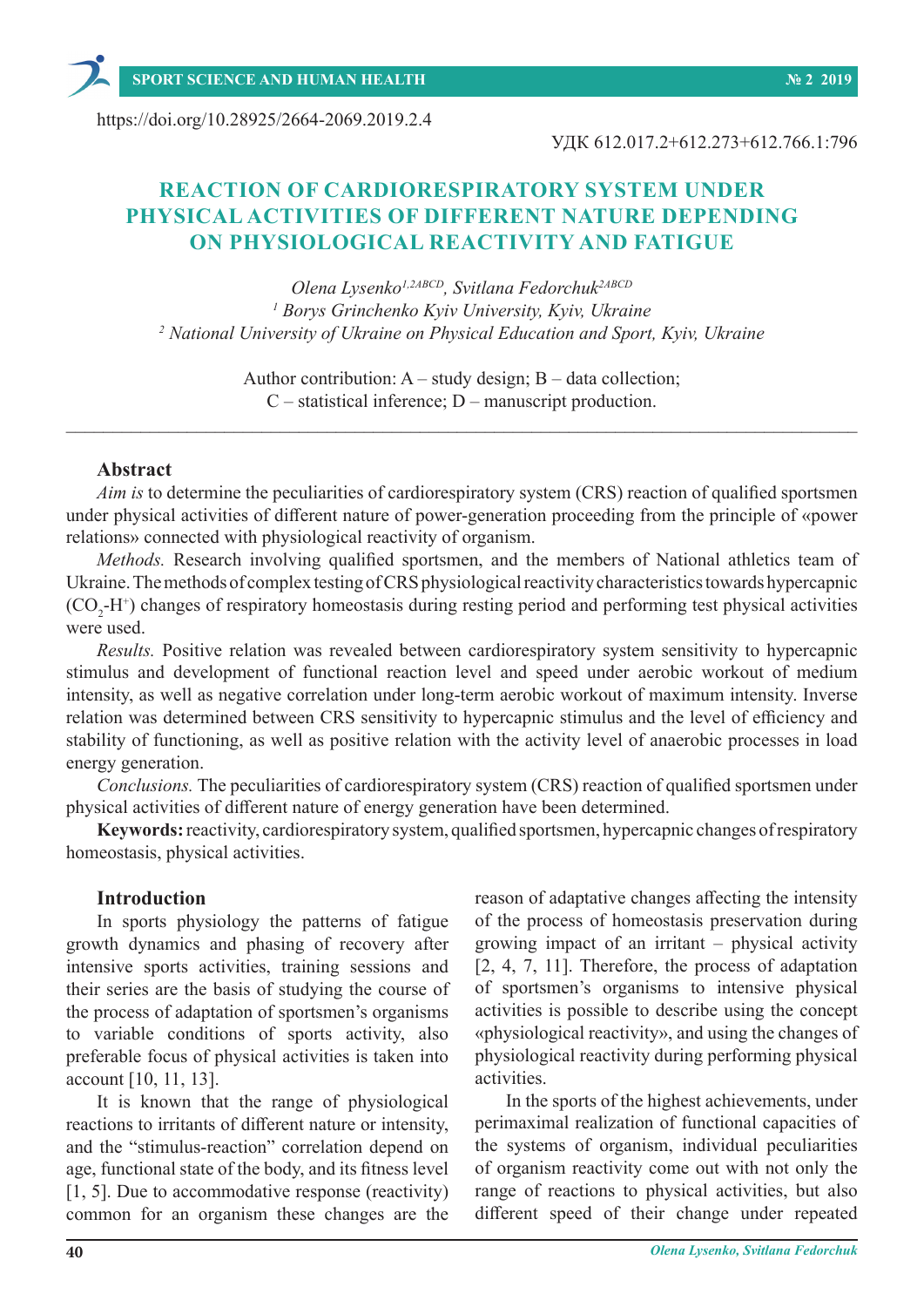physical activities during training session [11, 13]. Besides, the nature of these changes and their speed is likely to depend on irregularity of physical activities and peculiarities of sports session overall. There is a good reason to believe that physiological reactivity changes having its complex characteristics considering both vegetative reactions and neurodynamic functions qualities can show functional capacity and individual nature of realization of organism power-generating capabilities under intensive physical activities, and are associated with nature of sports training session [6, 7, 12].

As part of experimental data analysis from these perspectives, appears the necessity of taking into account the type of physical reactivity leading to organism accommodation to effective execution of some kind of highly specialized activity demanding maximum manifestation of different sides of working power-generation [5, 9, 10, 13]. In any case, the interaction between organism and environmental irritant depends on the nature (intensity, duration) of impact, and on individual organism capacity to react to this irritant [11].

Particular relevance in sports physiology is gained by development of individual correction criteria, and orientation of adaptation process of qualified sportsmen to intensive work load on the ground of physiological reactivity changes of cardiorespiratory system (CRS) and considering the principle of «power relations» (the «stimulusreaction» correlation).

The research was conducted due to fiscal research topic «Technology of assessment of risks of sportsmen's traumatism by electroneuromyographic and psychophysiological indicators» (State register № 0119U000307 of Ministry of education and science of Ukraine).

*Research objective is* to determine the peculiarities of cardiorespiratory system (CRS) reaction of qualified sportsmen during physical activities of different nature of power-generation proceeding from the principle of «power relations» connected with physiological reactivity of organism.

# **Methods**

In pre-contest period of preparation the research was conducted involving qualified sportsmen (sub-masters of sports-masters of sports), the members of the National athletics team of Ukraine (54 sportsmen).

The methods of complex testing of CRS physiological reactivity characteristics towards hypercapnic  $(CO_2-H^+)$  changes of respiratory homeostasis during resting period and performing test physical activities were used. The progressive  $CO<sub>2</sub>$ -H<sup>+</sup>-stimulation was created by the method of reverse breathing in «bag in the box» system, the operational system of which was filled with gas mixture with 50–60 % of  $O_2$  in. As tests there were used physical activities of medium aerobic workout intensity with  $VO_2$  52–55 % of  $VO_2$  max working rate, and the ones of maximum aerobic workout intensity with  $VO_2$  80–93 % of  $VO_2$  max working rate performed at the treadmill LЕ-200 СE. To assess the CRS reaction to test activities there were used the ergospirometric complex "Oxycon Pro" ("Jager", Germany), and methodological approach of CRS physiological reactivity assessment [1, 9]. Kinetic characteristics of CRS reaction to test activities were determined considering the speed of the first part of reaction, its peak and stability.

The testing was conducted after one day of rest having standard nutrition system and water schedule. The sportsmen were aware of the tests content and agreed to conduct them.

Statistical processing of the results was conducted using the «Microsoft Excel» software program determining the main statistic indicators: arithmetic average value (M), mean square deviation (SD), coefficient of variation (CV, %), minimum and maximum values of a measurement in the sample, median value, etc.

# **Results and discussion**

Preliminary studies conducted under progressive hypercapnic stimulation allowed revealing three groups of sportsmen being different in type of CRS reaction to the  $CO_2$ -H<sup>+</sup>-stimulus [5, 11]. Thus, among the qualified sportsmen-sprinters there was defined the type of reaction corresponding to the concept of hyperkinetic type, and characterized with fairly *high sensitivity level* and overall reactivity of ventilatory and circulatory reactions  $(rV_r/rP_sCO_2)$  $2,27\pm0,16$  1 min<sup>-1</sup>mm m.c.<sup>-1</sup>) to  $CO_2$ -H<sup>+</sup>-stimulus. Among long distance runners *lower sensitivity level* of CRS to  $CO_2$ -H<sup>+</sup>-stimulus (rV<sub>E</sub>/rP<sub>A</sub>CO<sub>2</sub>  $1,09\pm0,14$  l min<sup>-1</sup>mm m.c.<sup>-1</sup>) was distinguished,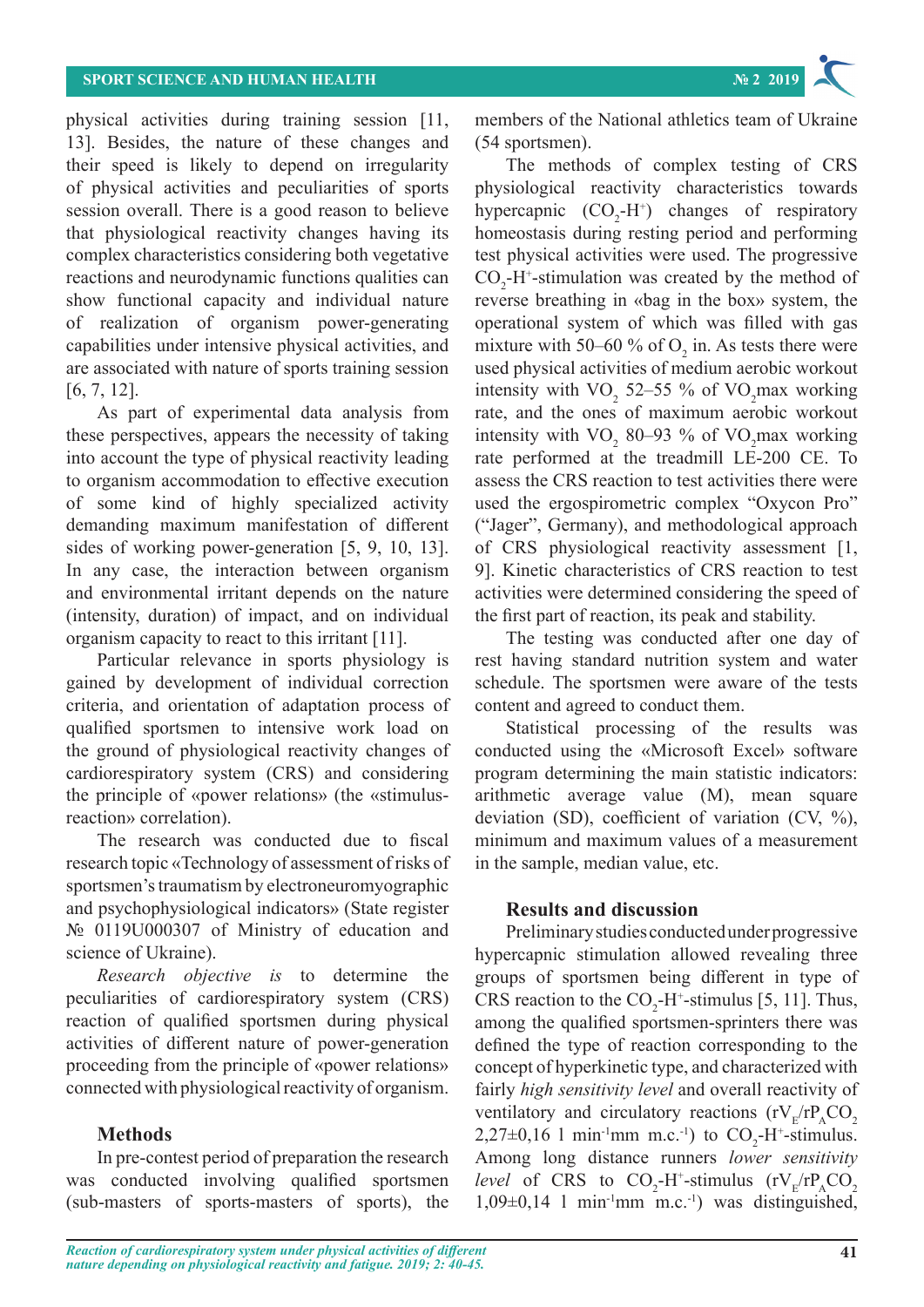corresponding to the concept of hypokinetic type of reaction to hypercapnic and hypoxic changes of respiratory homeostasis.

Among the sportsmen with the reduced level of CRS sensitivity to  $CO<sub>2</sub>-H<sup>+</sup>$ -stimulus (group III) under aerobic workout of medium intensity there was indicated fairly reduced level of CRS reaction by the level of lung ventilation  $(V<sub>r</sub>)$ ,  $O_2$  consumption (VO<sub>2</sub>), and heart rate (HR) constituting 82–94 % from average data for all the sportsmen considered as 100 % ( $p<0,05$ ). Under physical activities of maximum intensity aerobic workout high level of physical working capacity was provided probably by a higher speed of  $O<sub>2</sub>$ consumption (VO<sub>2</sub> 122,16 $\pm$ 2,18 %), and a level of lung ventilation ( $V<sub>E</sub>$  117,77±2,09 %). Besides while performing activities with different aerobic workout intensity among the sportsmen with reduced level of physiological reactivity there was indicated a higher level of lung ventilation efficiency by the amount of ventilation equivalent for  $O_2$  (EQO<sub>2</sub> 91,02–97,13 %), and cardiac cycle efficiency  $(O_2$ rate 121,34–124,96 %).

The coefficient of functional stability (CFS) value for the HR «drift» and ventilation equivalent for  $O<sub>2</sub>$  under activities of medium (CFS HRst 70,22 $\pm$ 6,03 %, CFS EQO<sub>2</sub>st 72,85 $\pm$ 5,84 %) and maximum (CFS HRcr 76,14 $\pm$ 6,39 %, CFS EQO<sub>2</sub>cr 69,94±6,82 %) aerobic workout intensity showed higher stability of functional reactions during longterm loads among the individuals with reduced level of CRS sensitivity to  $CO_2$ -H<sup>+</sup>-stimulus which went with reduced level of respiratory compensation of metabolic acidosis, what was shown collaterally by firmly reduced level of CO<sub>2</sub> provision (VCO<sub>2</sub> 82,19– 83,76 %) as well as gas exchange ratio (VCO<sub>2</sub>/VO<sub>2</sub> 82,02–93,79 %).

Among the individuals with high level of CRS sensitivity to  $CO_2-H^+$ -stimulus, on the contrary, under physical activities of medium aerobic workout intensity there was observed higher level of CRS reaction by the level of lung ventilation,  $O<sub>2</sub>$ consumption, and heart rate (the indicators were changing within 103,49–126,76 % from average data taken as 100 %). Under activities of maximum aerobic workout intensity the reduced level of physical working capacity went with the reduced level of CRS reaction ( $V_E$  83,29±5,09 %, VO<sub>2</sub> 79,13 $\pm$ 5,73 %). At the same time, without regard

to the level of cardiorespiratory system reaction by  $V_{E}$ , VO<sub>2</sub> and HR, performing test loads was always accompanied with higher level of respiratory compensation of metabolic acidosis (VCO<sub>2</sub> 116,29– 127,41 %,  $VCO_2/VO_2$  112,96–123,78 %) under activities of different workout intensity, as well as with reduced level of efficiency and stability (CFS HR 123,96-130,38 %, CFS EQO<sub>2</sub> 137,47-143,88 %) of cardiorespiratory system functioning.

Consequently, among the sportsmen with fairly reduced level of CRS sensitivity to  $CO_2$ -H<sup>+</sup>-stimulus together with greater irritant impact (physical activity intensity) the level of physiological reaction of cardiorespiratory system was becoming greater under physical activities of different nature of power-generation. At the same time, high level of organism physiological reactivity to respiratory homeostasis changes in resting period combined with high level of physiological reaction of cardiorespiratory system under irritant impact of weak intensity (aerobic activity of low and medium workout intensity) and reduced level of reaction to irritant impact of strong intensity (aerobic activities of maximum workout intensity).

Under balanced load of medium aerobic workout intensity (VO<sub>2</sub> 52–55 % from VO<sub>2</sub>max) a high speed of development of functional reactions assessed by half-time reaction of  $O_2$  consumption increase  $(T_{50}VO_2, \text{ sec})$  was observed among the sportsmen with high level of physiological reactivity  $(T_{50}VO_{2CT} 75,01\pm7,16 \%)$ , and the lowest speed of development of functional reactions was inherent for the sportsmen with reduced level of CRS sensitivity to  $CO_2$ -H<sup>+</sup>-stimulus  $(T_{50}VO_2st 125,91\pm9,71\%)$ . With increasing the workout intensity of physical activity (maximum aerobic workout intensity with VO<sub>2</sub> 86–93 % from VO<sub>2</sub>max) higher mobility was observed among the sportsmen with reduced level of CRS sensitivity to  $CO_2-H^+$ -stimulus  $(T_{50}VO_2cr)$ 80,95±4,12%).

This meant that under activities of medium aerobic workout intensity high level of CRS sensitivity to  $CO_2$ -H<sup>+</sup>-stimulus, as in the case with sportsmen-sprinters, caused a rapid reaction of CRS to blood acid-base balance, and under long-term activity of maximum aerobic workout intensity reduced CRS sensitivity to hypercapnia among long distance runners enhanced mobilization and not suppression of speed of development of functional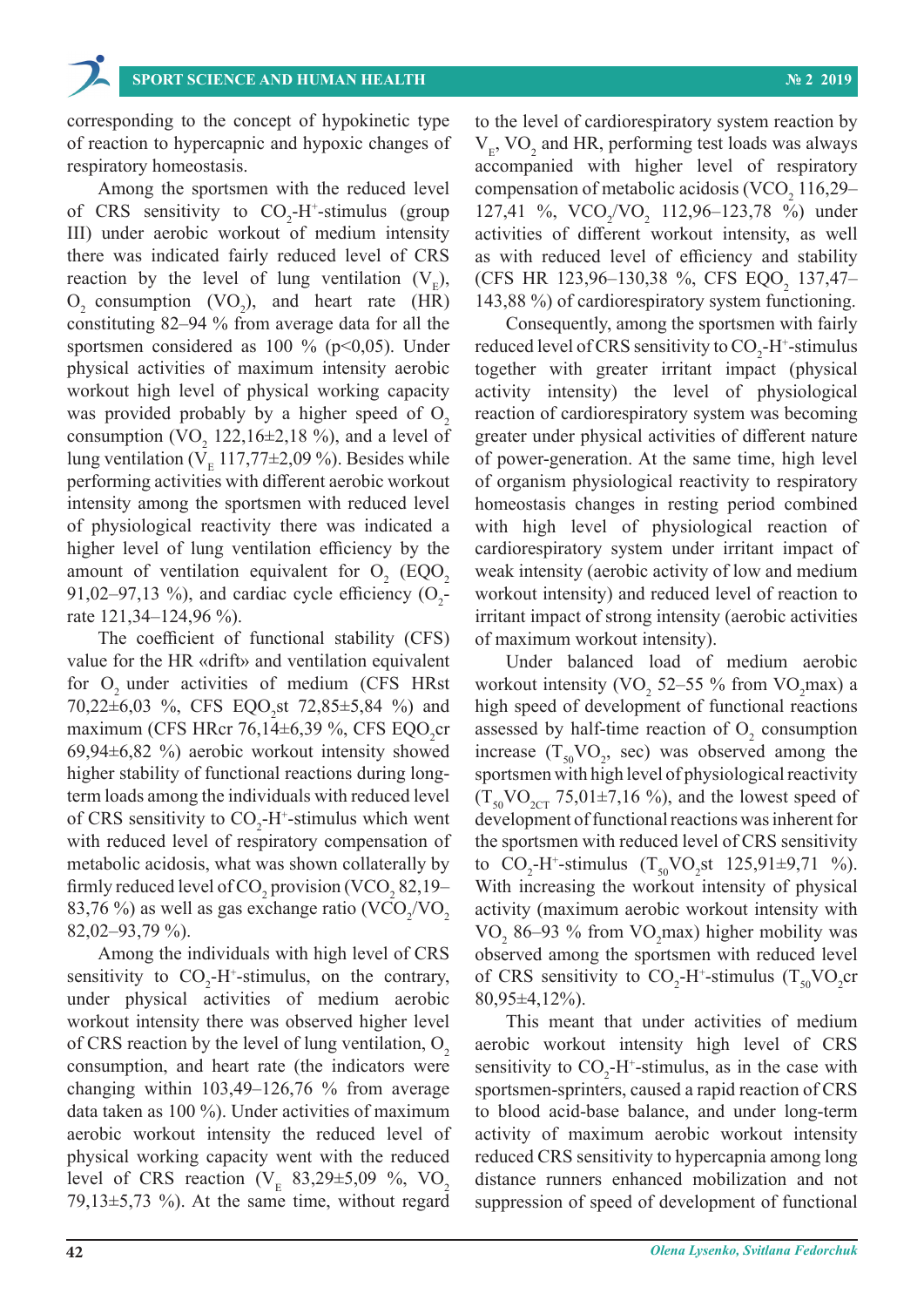reactions under increasing acidosis degree and fatigue.

The differences between CRS reaction while performing physical activities of different workout intensity revealed among the individuals with different level of physiological reactivity were analyzed proceeding from the principle of «power relations» [3]. Among the individuals with high level of CRS sensitivity to  $CO_2$ -H<sup>+</sup>-stimulus having medium intensity irritant impact, as it was under physical activity of medium aerobic workout intensity, a higher level of corresponding reaction was observed, and with increasing the irritant intensity (activities of maximum aerobic workout intensity) the level of corresponding reaction was decreasing. Similar correlation «stimulus-reaction» can occur among children and teenagers, whilst the decrease of response to increasing irritant intensity was explained by exhaustion of functional reserves of the body [3]. In this case, among the sportsmen occur the correlations connected with the level of CRS physiological reactivity and show the specificity of system accommodation for effective realization of its capabilities under manifestation of highly specialized working capacity at short competitive distances, and realization of anaerobic energy potential of sportsmen's organisms for this.

Among the sportsmen with reduced level of physiological reactivity to irritant impact of medium intensity a reduced level of corresponding CRS reaction was observed, and with increasing the irritant intensity there was an increase of the level of corresponding reaction. Decreasing of CRS reactions sensitivity to  $CO_2$ -H<sup>+</sup>-stimulus in this case shows an increase of its functional capabilities, and the degree of such decrease of sensitivity to  $CO<sub>2</sub>$ is closely related to increasing of maximum level of  $O_2$  consumption and some other manifestations of maximum capabilities of cardiorespiratory system as well as physical working capacity under activities of maximal aerobic workout intensity. According to literary data, reduced response to irritation of medium intensity and maximal reaction to extreme stimulus are inherent to individuals with good physical fitness and sportsmen with high sports working capacity [1, 5, 9, 11] under physical activities demanding total endurance manifestation.

Consequently, sportsmen with different level of physiological reactivity of cardiorespiratory system to respiratory homeostasis changes were distinguished with different ratio of «stimulusreaction». A positive correlation was observed between characteristics of sensitivity and overall reactivity of CRS to  $CO<sub>2</sub>-H<sup>+</sup>-stimulus$  with the level of CRS reactions and the speed of their development under aerobic activities of medium workout intensity (VO<sub>2</sub> 52–55 % from VO<sub>2</sub>max), and a negative correlation with the level of cardiorespiratory system reaction under physical activities of maximum aerobic workout intensity (VO<sub>2</sub> 86–93 % from VO<sub>2</sub>max). Opposite nature of correlation was observed between the level of sensitivity and reactivity of cardiorespiratory system to respiratory homeostasis changes in resting period and indicators characterizing the level of efficiency and stability of functioning systems, as well as positive correlation with indicators of specific weight of anaerobic glycolytic processes in power-generation of physical activity of both medium and maximal aerobic workout intensity.

Consequently, in the course of long-term adaptation of organism to sports activities the nature of optimization of CRS physiological reactivity (sensitivity and stability) to respiratory homeostasis changes occurs. This can act as a mechanism of development of workout intensity of respiratory compensation of metabolic acidosis which would provide efficiency of the main factors determining the level of physical working capacity and energy processes under competitive activities with different correlations of aerobic and anaerobic processes in their power-generation.

These findings confirm that specialized development of different variants of load powergeneration influences CRS reactive features and are indicative of modification of cardiorespiratory system role during adaptation to activities of different power-generating nature – the correlation of its role in oxygen provision to working muscles and their «clarification» from metabolites changes. Such modification is to increase sensitivity and overall CRS reactivity to  $CO<sub>2</sub>-H<sup>+</sup>$ -stimulus, and acidemia during performing velocity-strain training loads of anaerobic nature, and to decrease sensitivity during use of training means aimed to develop aerobic capabilities and increase the level of overall endurance of sportsmen.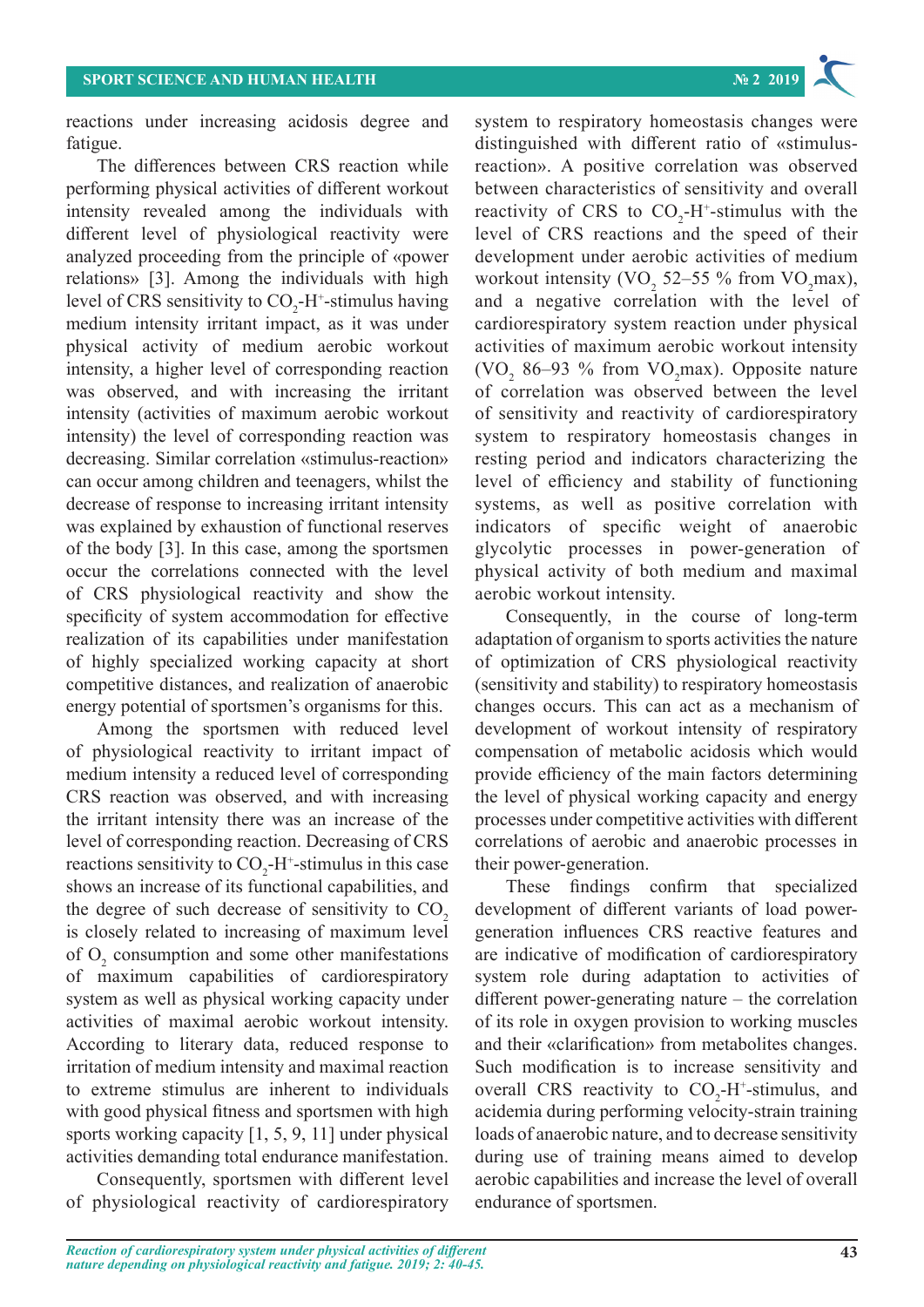# **SPORT SCIENCE AND HUMAN HEALTH № 2 2019**

#### **Conclusions**

1. Qualified sportsmen with different types of physiological reactivity (by sensitivity and stability of cardiorespiratory system reaction to adequate humoral stimuli) specialized in competitive distances different in time needed for their completion are distinguished by different correlations in «stimulus-reaction» under physical activities of different nature.

2. High level of organism physiological reactivity determines high level of CRS reaction under impact of irritant of weak intensity (activities of low and medium aerobic workout intensity) and reduced level of reaction to impact of irritant of strong intensity (activities of maximal aerobic workout intensity) leading to more rapid reaction of cardiorespiratory system at initial part of physical aerobic activity of medium workout intensity, and reduced one – under activity of maximal aerobic workout intensity.

3. Among the sportsmen with reduced level of physiological reactivity more distinct reaction occurred during a lot stronger irritant intensity combining with reduced speed of functional reactions development during activities of medium aerobic workout intensity. Reduced sensitivity of cardiorespiratory system reactions to hypercapnia among long distance runners promoted mobilization of their aerobic capabilities longer periods without suppression of speed of development of functional reactions under long-term activities of maximal aerobic workout intensity.

4. In the course of long-term adaptation of organism to sports activities a particular nature of physiological reactivity optimization (sensitivity and stability) of CRS to respiratory homeostasis changes occurs. This can act as a mechanism of development of workout intensity of respiratory compensation of metabolic acidosis which would provide efficiency of the main factors determining the level of physical working capacity and energy processes under competitive activities with different correlations of aerobic and anaerobic processes in their power-generation.

### **References**

- 1. Berezovsky VA, Serebrovskaya TV. Individual reactivity of the human respiratory system and its assessment. Fiziologicheskiy zhurnal. 1988; 34, 6: 3-7.
- 2. Berezovsky VA, Levashov MI. Growth of reserve potential in humans with exposure to intermittent normobaric hypoxia. Aviakosmicheskaya i ekologicheskaya meditsina. 2000; 34 (2): 39-46.
- 3. Garkavi LH, Kvakina EB. Diagnosis and correction of the state of the body from the standpoint of periodic patterns of development of adaptive reactions. Problemy neyrokibernetiki: diagnostika i korrektsiya funktsional'nogo sostoyaniya. Rostov-on-Don; 1989. 3-12.
- 4. Isaev AP, Rybakov VV, Erlikh VV. Strategies for the formation of adaptive reactions in athletes. Fundamentals of the theory of adaptation and the laws of its formation in the sport of high and higher achievements. Vestnik Yuzhno-Ural'skogo gosudarstvennogo universiteta. Seriya: Obrazovaniye, zdravookhraneniye, fizicheskaya kul'tura. 2012; 21 (280): 46-56.
- 5. Harms CA, Stager JM. Low chemoresponsiveness and inadequate hyperventilation contribute to exerciseinduced hypoxemia. Journal of Applied Physiology. 1995; 79: 575-580.
- 6. Lysenko Olena. Cardiorespiratory responseveness and manifestations of energy potential for elite athletes. Research Yearbook. Studies in Physical Education and Sport. 2007; 13 (2): 235-238.
- 7. Lysenko EN. The manifestation of the stability of the reactions of the cardiorespiratory system in qualified athletes in conditions of achieving the maximum level of  $O_2$  consumption. Sportivnaya meditsina. 2008; 1: 42-47.
- 8. Lysenko OM. Optimization of the physiological reactivity of the respiratory system in the process of adaptation to intense muscular activity [actoreferat]. Київ, 2013. 43 p.
- 9. Mishchenko VS, Lysenko EN, Siversky DE. Changes in the sensitivity of the human respiratory system to hypercapnic and hypoxic stimuli when exposed to physical exertion of